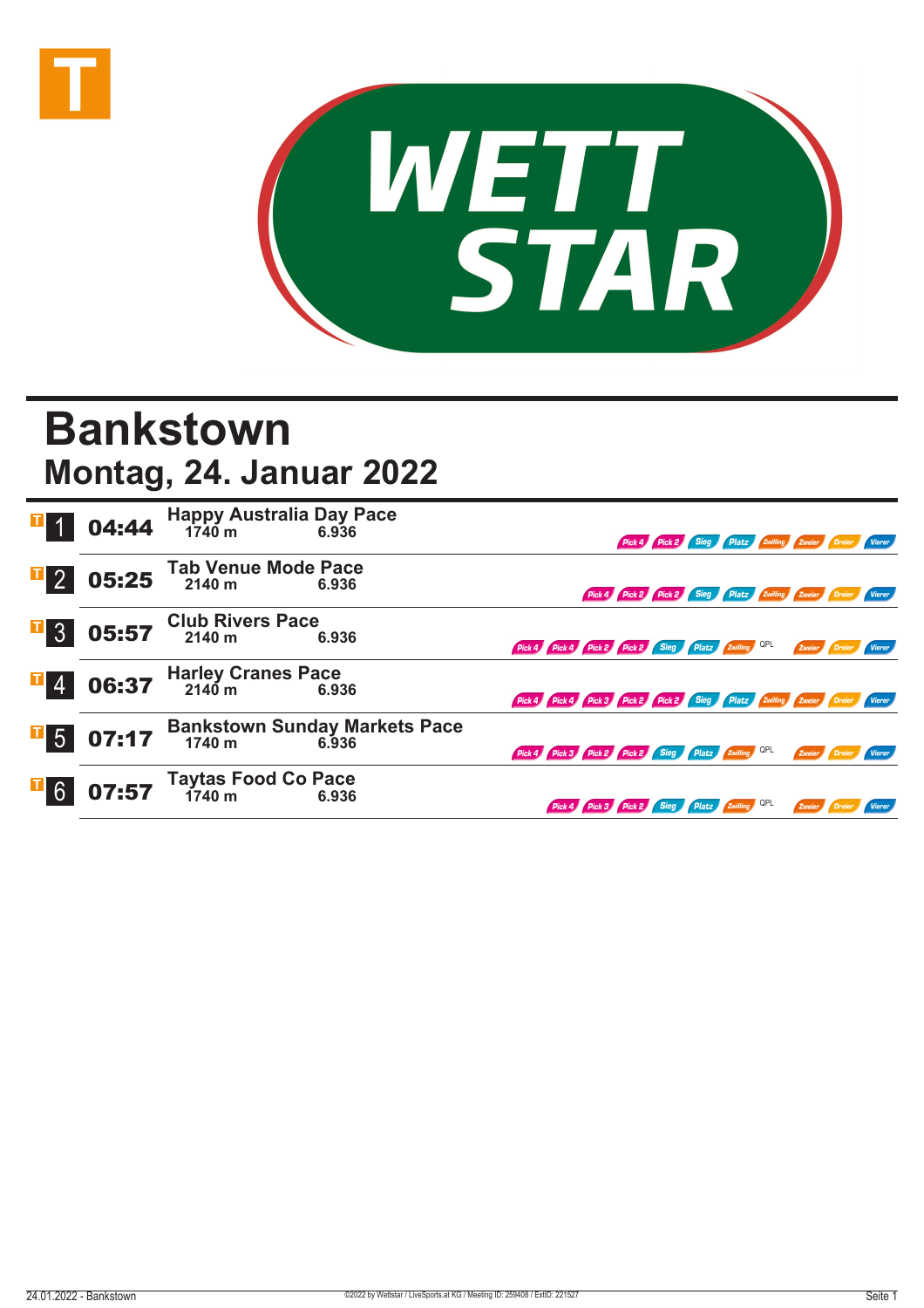| 24.01.2022 - Bankstown                                                                                              |              |                                                                                                                                                   |                                                                                                    | Rennen#11                                                                                              |                                         |                                                                                                                           |         |                                                                                                                            | Seite 2       |
|---------------------------------------------------------------------------------------------------------------------|--------------|---------------------------------------------------------------------------------------------------------------------------------------------------|----------------------------------------------------------------------------------------------------|--------------------------------------------------------------------------------------------------------|-----------------------------------------|---------------------------------------------------------------------------------------------------------------------------|---------|----------------------------------------------------------------------------------------------------------------------------|---------------|
| <b>WANN STARTET IHR PFERD</b>                                                                                       |              |                                                                                                                                                   |                                                                                                    |                                                                                                        |                                         |                                                                                                                           |         |                                                                                                                            |               |
| Art Of Grange<br>Cadenza<br>Change Of Mind<br>Chronicles<br><b>Classic Grange</b><br><b>Crafty Match</b><br>Deserta | 6            | <b>Fuller Cee Ess</b><br><b>Ghostly Courage</b><br>Gottashopearly<br>Grayson<br><b>Heavenly Belle</b><br>Hurricane Stride<br><b>Imperial Poet</b> | 5<br>6                                                                                             | Jacks Up<br>Jeffcoate<br>Knockout Tyson<br>Little Archie<br>Lord Heston<br>Lynnsanity<br>Matai Reactor |                                         | Nifty Rocket Man<br>Nifty Ronald<br>Nitro Lad<br>Oursurfinsafari<br>Ripstone Snorter<br><b>Ritchie Bee</b><br>Rocking Lou | 2<br>6  | Scottie Mach<br>Shezlikeroyalty<br>Six Again<br>Smoking Zak<br>The Royal Roan<br><b>Tristars Pet</b><br>Wewill Hail Caesar |               |
| Dibaba<br><b>Full Brother</b>                                                                                       | 3            | In Shoobees Shoes<br>Itz All About Me                                                                                                             | 3                                                                                                  | Megs Monaro<br>My Two Eves                                                                             |                                         | Roll Out<br>Sailalong Sinbad                                                                                              | 6<br>5  | <b>Whatta Conk</b><br>Winamotza                                                                                            |               |
| <b>WANN STARTET IHR JOCKEY / FAHRER</b>                                                                             |              |                                                                                                                                                   |                                                                                                    |                                                                                                        |                                         |                                                                                                                           |         |                                                                                                                            |               |
| Andrew Bourke<br>D R Morris<br>Hannah Rixon<br>Jack Brown<br>Lleyton Green<br>S A Grayling<br>W H Rixon             | 4,5,6<br>3.6 | 1,2,3,4,5<br>1,2,4,6<br>1,2,3,5,6                                                                                                                 | <b>B</b> Portelli<br><b>G W Mcelhinney</b><br>J B Ogden<br>Jake Bates<br>M A Forrest<br>S J Osmond |                                                                                                        | 1,2,4,5<br>1,2,3<br>3<br>4,5,6<br>2,5,6 | C Geary<br>H A James<br>J N Douglass<br>James Mcpherson<br>P Shipley<br><b>Taylah Osmond</b>                              |         | 1,3,5,6<br>2                                                                                                               |               |
| <b>WANN STARTET IHR TRAINER</b>                                                                                     |              |                                                                                                                                                   |                                                                                                    |                                                                                                        |                                         |                                                                                                                           |         |                                                                                                                            |               |
| <b>BDFox</b><br>C D Parker<br><b>Grant Fuller</b>                                                                   | 2<br>2,6     | <b>B</b> Portelli<br>E A Heath<br>1,2,3,5<br>H A James                                                                                            |                                                                                                    | 3                                                                                                      | <b>B</b> W Muscat<br>G M Day<br>H Green | 5<br>հ<br>6                                                                                                               | G Mauro | Benjamin Swan<br>U Osmond                                                                                                  | 5<br>6<br>2,5 |

**J E Trainor 4 J R Bates 4,6 J Sultana 1,2 Jake Mitchell 2,4 James Mcpherson 5 L C Jurd 1 M A Forrest 1 M A Herbert 4 M P Watkins 3 P J Baiada 5 P J Hanson 4 P R J Fitzpatrick 3 P Shipley 3 Peter Russo 6 S A Lippiatt 5 S Wade 1,2,4,6 T J Frost 3 T S Sutton 1,3**

l,

l,

l,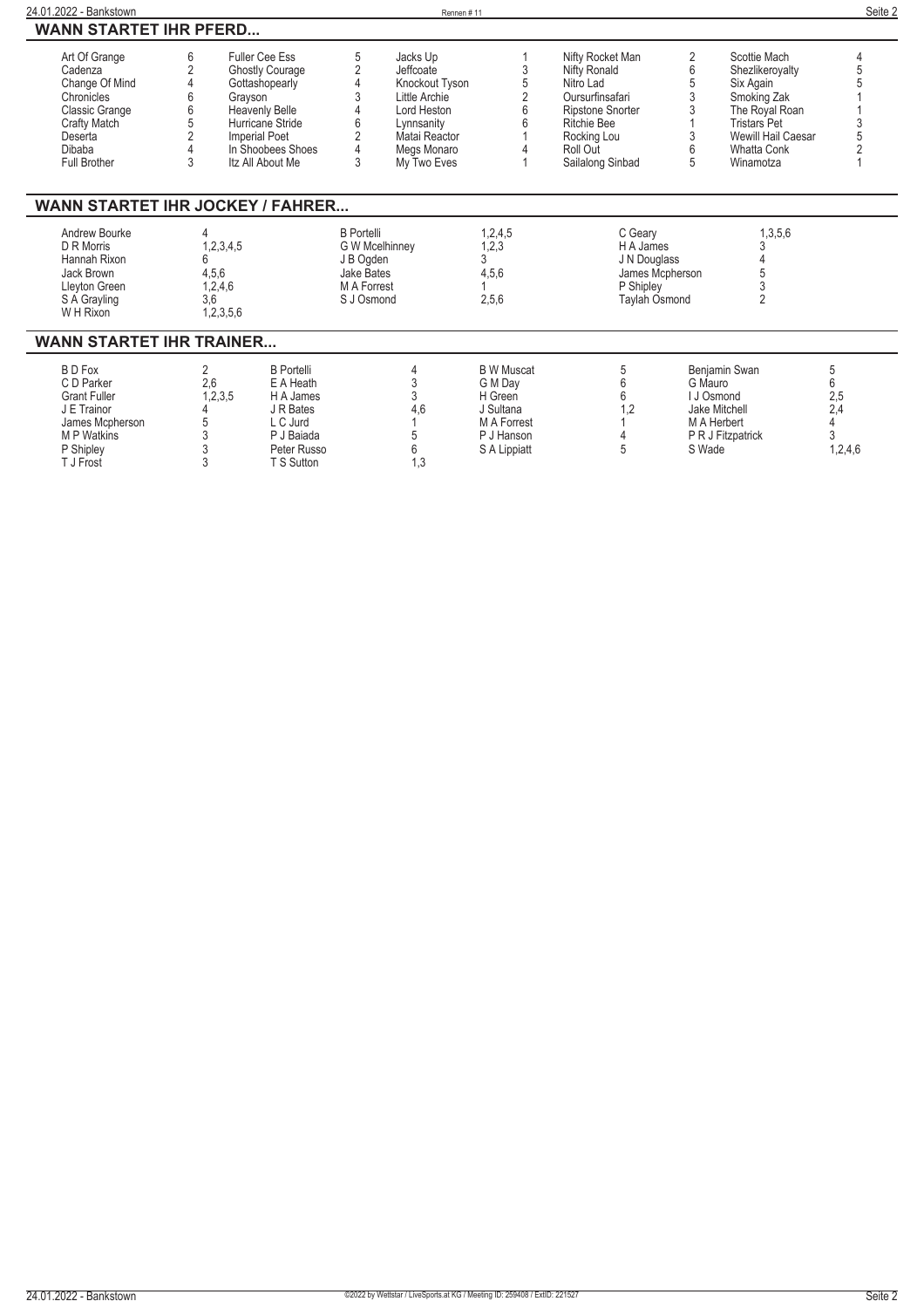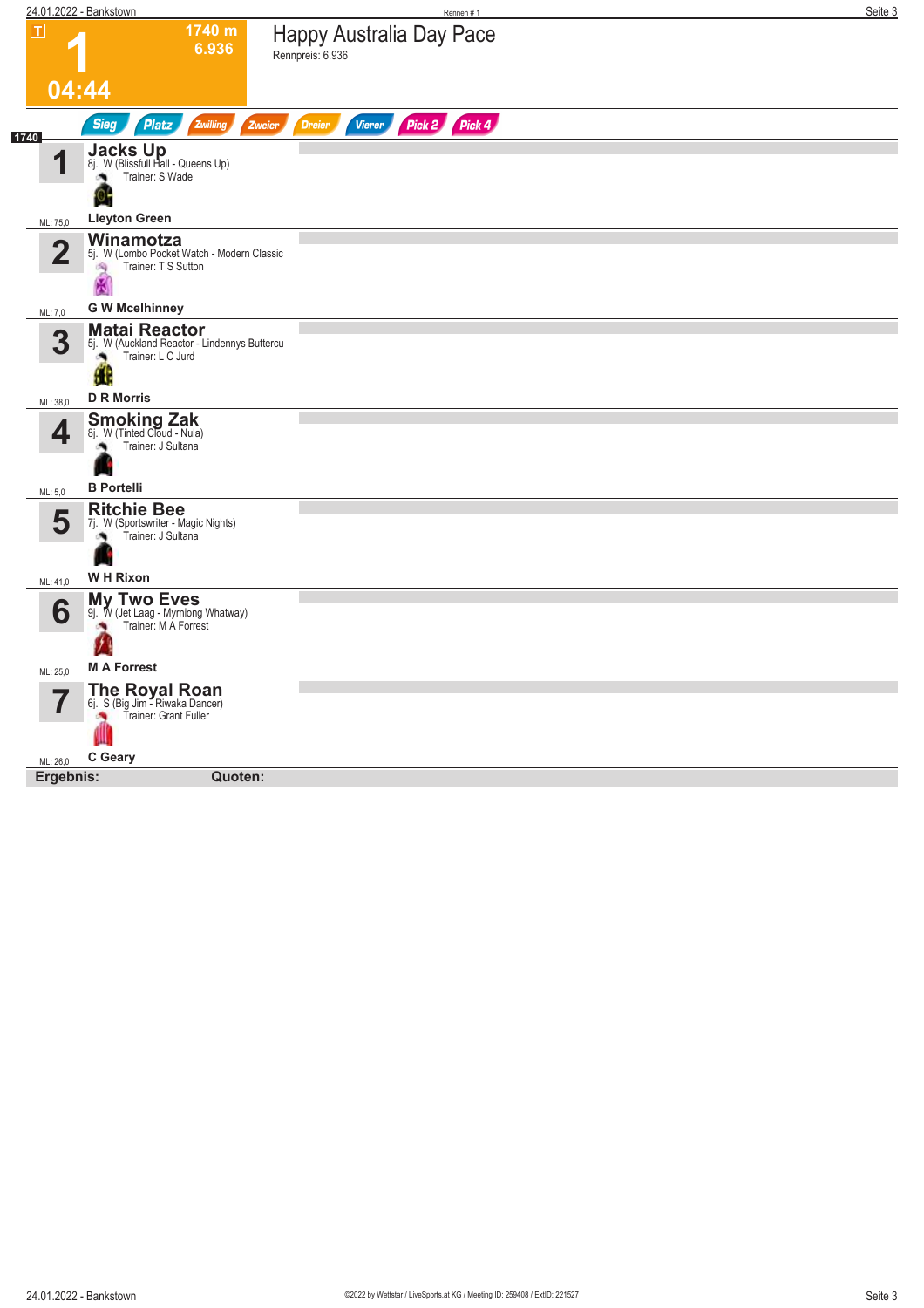| $ \mathsf{T} $<br>2140 m<br><b>Tab Venue Mode Pace</b><br>6.936<br>Rennpreis: 6.936<br>05:25<br>Pick 2 Pick 2 Pick 4<br><b>Sieg</b><br><b>Platz</b><br>Zwilling<br>Zweier<br><b>Dreier</b><br><b>Vierer</b><br>2140<br><b>Nifty Rocket Man</b><br>4<br>8j. W (Pacific Rocket - Our Girl Pam)<br>Trainer: C D Parker<br>S J Osmond<br>ML: 55,0<br><b>Little Archie</b><br>$\mathbf 2$<br>7j. W (Cool Warrior - Ollys Rear View)<br>Trainer: I J Osmond<br><b>Taylah Osmond</b><br>ML: 5,0<br>Cadenza<br>3<br>6j. W (Bettor's Delight - Top Tempo)<br>Trainer: J Sultana<br><b>B</b> Portelli<br>ML: 16,0<br><b>Imperial Poet</b><br>4<br>4j. W (Imperial Count - Poetic Castle)<br>Trainer: B D Fox<br><b>G W Mcelhinney</b><br>ML: 91,0<br><b>Whatta Conk</b><br>5<br>7j. W (Million Dollar Cam - Wings Of A Rainbo<br>Trainer: Grant Fuller<br><b>WH Rixon</b><br>ML: 37,0<br><b>Deserta</b><br>6<br>5j. W (Courage Under Fire - Manolo Raine)<br>Trainer: S Wade<br><b>Lleyton Green</b><br>ML: 19,0<br><b>Ghostly Courage</b><br>5j. W (Courage Under Fire - Angel Spirit)<br>Trainer: Jake Mitchell<br>t ti<br><b>D R Morris</b><br>ML: 23,0<br>Ergebnis:<br>Quoten: | 24.01.2022 - Bankstown | Rennen #2 | Seite 4 |
|--------------------------------------------------------------------------------------------------------------------------------------------------------------------------------------------------------------------------------------------------------------------------------------------------------------------------------------------------------------------------------------------------------------------------------------------------------------------------------------------------------------------------------------------------------------------------------------------------------------------------------------------------------------------------------------------------------------------------------------------------------------------------------------------------------------------------------------------------------------------------------------------------------------------------------------------------------------------------------------------------------------------------------------------------------------------------------------------------------------------------------------------------------------------------|------------------------|-----------|---------|
|                                                                                                                                                                                                                                                                                                                                                                                                                                                                                                                                                                                                                                                                                                                                                                                                                                                                                                                                                                                                                                                                                                                                                                          |                        |           |         |
|                                                                                                                                                                                                                                                                                                                                                                                                                                                                                                                                                                                                                                                                                                                                                                                                                                                                                                                                                                                                                                                                                                                                                                          |                        |           |         |
|                                                                                                                                                                                                                                                                                                                                                                                                                                                                                                                                                                                                                                                                                                                                                                                                                                                                                                                                                                                                                                                                                                                                                                          |                        |           |         |
|                                                                                                                                                                                                                                                                                                                                                                                                                                                                                                                                                                                                                                                                                                                                                                                                                                                                                                                                                                                                                                                                                                                                                                          |                        |           |         |
|                                                                                                                                                                                                                                                                                                                                                                                                                                                                                                                                                                                                                                                                                                                                                                                                                                                                                                                                                                                                                                                                                                                                                                          |                        |           |         |
|                                                                                                                                                                                                                                                                                                                                                                                                                                                                                                                                                                                                                                                                                                                                                                                                                                                                                                                                                                                                                                                                                                                                                                          |                        |           |         |
|                                                                                                                                                                                                                                                                                                                                                                                                                                                                                                                                                                                                                                                                                                                                                                                                                                                                                                                                                                                                                                                                                                                                                                          |                        |           |         |
|                                                                                                                                                                                                                                                                                                                                                                                                                                                                                                                                                                                                                                                                                                                                                                                                                                                                                                                                                                                                                                                                                                                                                                          |                        |           |         |
|                                                                                                                                                                                                                                                                                                                                                                                                                                                                                                                                                                                                                                                                                                                                                                                                                                                                                                                                                                                                                                                                                                                                                                          |                        |           |         |
|                                                                                                                                                                                                                                                                                                                                                                                                                                                                                                                                                                                                                                                                                                                                                                                                                                                                                                                                                                                                                                                                                                                                                                          |                        |           |         |
|                                                                                                                                                                                                                                                                                                                                                                                                                                                                                                                                                                                                                                                                                                                                                                                                                                                                                                                                                                                                                                                                                                                                                                          |                        |           |         |
|                                                                                                                                                                                                                                                                                                                                                                                                                                                                                                                                                                                                                                                                                                                                                                                                                                                                                                                                                                                                                                                                                                                                                                          |                        |           |         |
|                                                                                                                                                                                                                                                                                                                                                                                                                                                                                                                                                                                                                                                                                                                                                                                                                                                                                                                                                                                                                                                                                                                                                                          |                        |           |         |
|                                                                                                                                                                                                                                                                                                                                                                                                                                                                                                                                                                                                                                                                                                                                                                                                                                                                                                                                                                                                                                                                                                                                                                          |                        |           |         |
|                                                                                                                                                                                                                                                                                                                                                                                                                                                                                                                                                                                                                                                                                                                                                                                                                                                                                                                                                                                                                                                                                                                                                                          |                        |           |         |
|                                                                                                                                                                                                                                                                                                                                                                                                                                                                                                                                                                                                                                                                                                                                                                                                                                                                                                                                                                                                                                                                                                                                                                          |                        |           |         |
|                                                                                                                                                                                                                                                                                                                                                                                                                                                                                                                                                                                                                                                                                                                                                                                                                                                                                                                                                                                                                                                                                                                                                                          |                        |           |         |
|                                                                                                                                                                                                                                                                                                                                                                                                                                                                                                                                                                                                                                                                                                                                                                                                                                                                                                                                                                                                                                                                                                                                                                          |                        |           |         |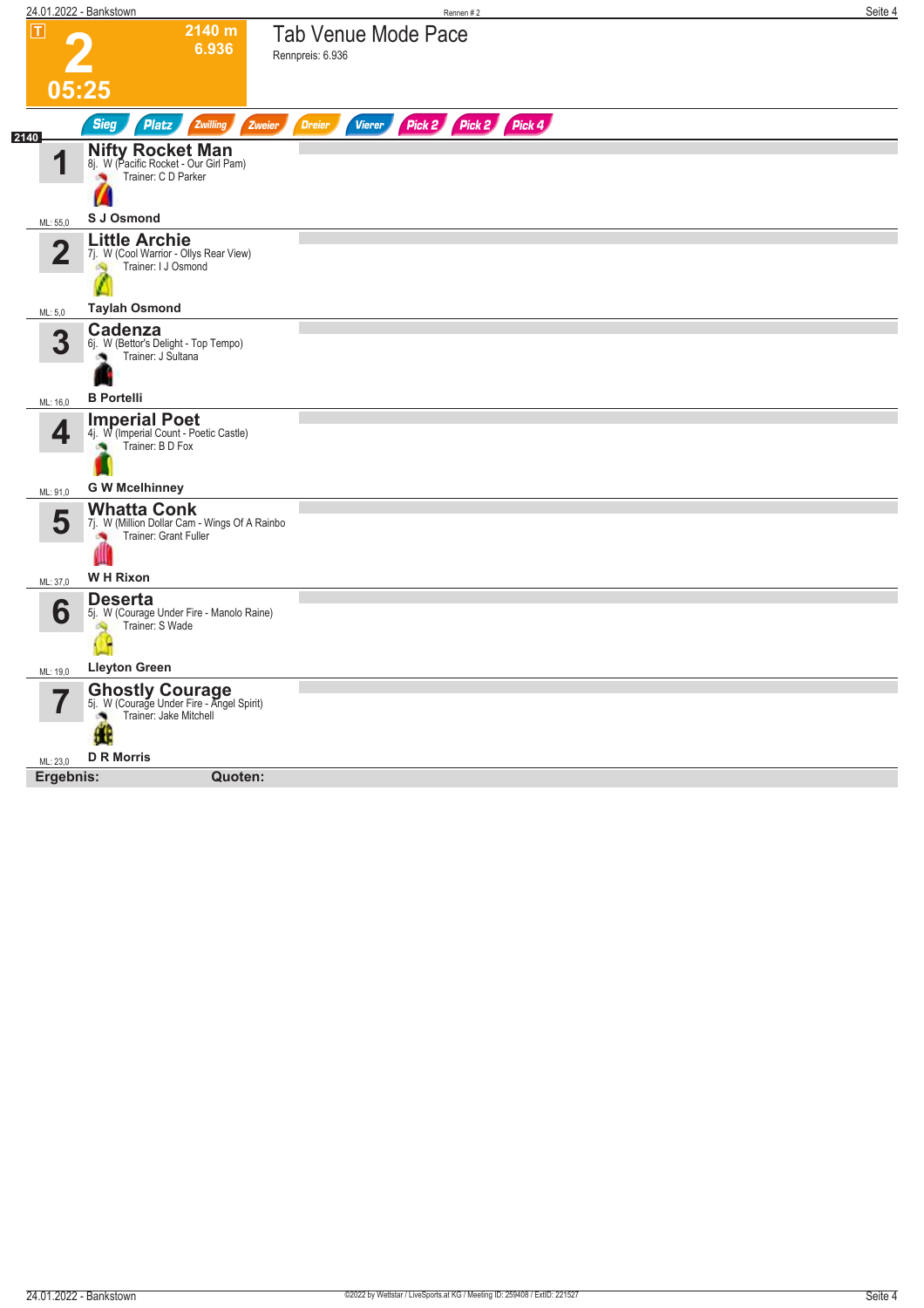| 24.01.2022 - Bankstown                                                                                         | Rennen #3                                                               | Seite 5 |
|----------------------------------------------------------------------------------------------------------------|-------------------------------------------------------------------------|---------|
| $\overline{\mathbf{r}}$<br>2140 m<br>6.936                                                                     | <b>Club Rivers Pace</b><br>Rennpreis: 6.936                             |         |
|                                                                                                                |                                                                         |         |
| 05:57                                                                                                          |                                                                         |         |
| QPL<br><b>Sieg</b><br><b>Platz</b><br>Zwilling                                                                 | Pick 2 Pick 2 Pick 4 Pick 4<br><b>Vierer</b><br><b>Dreier</b><br>Zweier |         |
| 2140<br>Oursurfinsafari<br>1<br>5j. S (Somebeachsomewhere - Our Safari)<br>Trainer: P Shipley                  |                                                                         |         |
| Ø<br>P Shipley                                                                                                 |                                                                         |         |
| ML: 91,0<br><b>Jeffcoate</b>                                                                                   |                                                                         |         |
| $\overline{2}$<br>4j. W (He's Watching - Taralinger)<br>Trainer: T S Sutton                                    |                                                                         |         |
| <b>G W Mcelhinney</b><br>ML: 41,0                                                                              |                                                                         |         |
| <b>Tristars Pet</b><br>3<br>3j. S (Pet Rock - Unspoiled)<br>Trainer: Grant Fuller<br>×                         |                                                                         |         |
| <b>WH Rixon</b><br>ML: 41,0                                                                                    |                                                                         |         |
| Grayson<br>4<br>4j. W (Caribbean Blaster - Tiarna Jay)<br>Trainer: H A James<br>H A James                      |                                                                         |         |
| ML: 31,0<br><b>Full Brother</b>                                                                                |                                                                         |         |
| 5<br>4j. H (Somebeachsomewhere - My Exotic Lov<br>Trainer: P R J Fitzpatrick<br>A                              |                                                                         |         |
| S A Grayling<br>ML: 215,0                                                                                      |                                                                         |         |
| Ripstone Snorter<br>3j. W (Pet Rock - Never More)<br>6<br>Trainer: T J Frost<br><b>SO</b><br>п                 |                                                                         |         |
| <b>D R Morris</b><br>ML: 26,0<br><b>Itz All About Me</b>                                                       |                                                                         |         |
| $\overline{\phantom{a}}$<br>5]. W (Four Starzzz Shark - Lettucegrin)<br>$\blacksquare$<br>Trainer: M P Watkins |                                                                         |         |
| C Geary<br>ML: 5,0                                                                                             |                                                                         |         |
| Rocking Lou<br>3j. S (Sweet Lou - Heavenly Lily)<br>8<br>Trainer: E A Heath                                    |                                                                         |         |
| J B Ogden<br>ML: 16,0                                                                                          |                                                                         |         |
| Ergebnis:<br>Quoten:                                                                                           |                                                                         |         |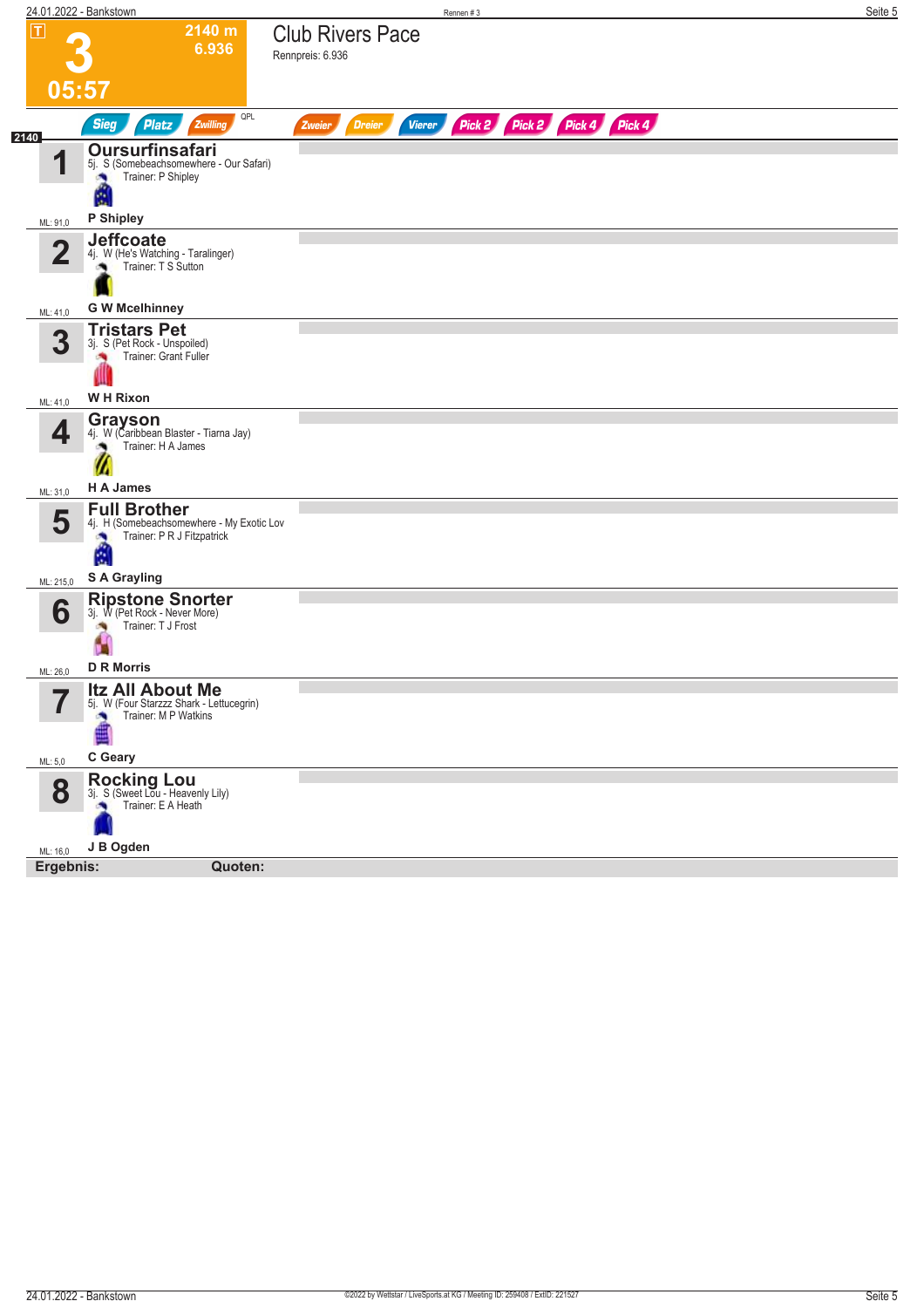| $\boxed{\text{T}}$<br>2140 m<br><b>Harley Cranes Pace</b><br>6.936<br>Rennpreis: 6.936<br>06:37<br>Pick 2 Pick 2 Pick 3 Pick 4 Pick 4<br><b>Vierer</b><br><b>Sieg</b><br><b>Platz</b><br>Zwilling<br>Zweier<br><b>Dreier</b><br>2140<br><b>Dibaba</b><br>и<br>8j. S (Four Starzzz Shark - Endless Journey)<br>Trainer: J E Trainor<br>Ш<br><b>Jack Brown</b><br>ML: 23,0<br><b>Heavenly Belle</b><br>$\overline{2}$<br>4j. S (Rock N Roll Heaven - Sweet Memphis<br>Trainer: M A Herbert<br>Q<br><b>D R Morris</b><br>ML: 26,0<br><b>Scottie Mach</b><br>3<br>4j. W (Mach Three - Prawn Star)<br>Trainer: P J Hanson<br>Q<br>J N Douglass<br>ML: 12,0<br><b>Megs Monaro</b><br>4<br>8j. W (Flightpath - Youre My Girl)<br>Trainer: J R Bates<br><b>A</b><br><b>Jake Bates</b><br>ML: 91,0<br><b>Gottashopearly</b><br>5<br>9j. W (Rocknroll Hanover - Saabette)<br>Trainer: Jake Mitchell<br><b>Andrew Bourke</b><br>ML: 19,0<br><b>Change Of Mind</b><br>6<br>10j. W (Changeover - Cyclone Dora)<br>Trainer: S Wade<br>$\mathbb{Z}$<br><b>Lleyton Green</b><br>ML: 31,0<br><b>In Shoobees Shoes</b><br>5j. S (Shoobees Place - Electrofying Cullen)<br>Trainer: B Portelli<br>Q<br><b>B</b> Portelli<br>ML: 48,0<br>Ergebnis:<br>Quoten: | 24.01.2022 - Bankstown | Rennen #4 | Seite 6 |
|-------------------------------------------------------------------------------------------------------------------------------------------------------------------------------------------------------------------------------------------------------------------------------------------------------------------------------------------------------------------------------------------------------------------------------------------------------------------------------------------------------------------------------------------------------------------------------------------------------------------------------------------------------------------------------------------------------------------------------------------------------------------------------------------------------------------------------------------------------------------------------------------------------------------------------------------------------------------------------------------------------------------------------------------------------------------------------------------------------------------------------------------------------------------------------------------------------------------------------------------|------------------------|-----------|---------|
|                                                                                                                                                                                                                                                                                                                                                                                                                                                                                                                                                                                                                                                                                                                                                                                                                                                                                                                                                                                                                                                                                                                                                                                                                                           |                        |           |         |
|                                                                                                                                                                                                                                                                                                                                                                                                                                                                                                                                                                                                                                                                                                                                                                                                                                                                                                                                                                                                                                                                                                                                                                                                                                           |                        |           |         |
|                                                                                                                                                                                                                                                                                                                                                                                                                                                                                                                                                                                                                                                                                                                                                                                                                                                                                                                                                                                                                                                                                                                                                                                                                                           |                        |           |         |
|                                                                                                                                                                                                                                                                                                                                                                                                                                                                                                                                                                                                                                                                                                                                                                                                                                                                                                                                                                                                                                                                                                                                                                                                                                           |                        |           |         |
|                                                                                                                                                                                                                                                                                                                                                                                                                                                                                                                                                                                                                                                                                                                                                                                                                                                                                                                                                                                                                                                                                                                                                                                                                                           |                        |           |         |
|                                                                                                                                                                                                                                                                                                                                                                                                                                                                                                                                                                                                                                                                                                                                                                                                                                                                                                                                                                                                                                                                                                                                                                                                                                           |                        |           |         |
|                                                                                                                                                                                                                                                                                                                                                                                                                                                                                                                                                                                                                                                                                                                                                                                                                                                                                                                                                                                                                                                                                                                                                                                                                                           |                        |           |         |
|                                                                                                                                                                                                                                                                                                                                                                                                                                                                                                                                                                                                                                                                                                                                                                                                                                                                                                                                                                                                                                                                                                                                                                                                                                           |                        |           |         |
|                                                                                                                                                                                                                                                                                                                                                                                                                                                                                                                                                                                                                                                                                                                                                                                                                                                                                                                                                                                                                                                                                                                                                                                                                                           |                        |           |         |
|                                                                                                                                                                                                                                                                                                                                                                                                                                                                                                                                                                                                                                                                                                                                                                                                                                                                                                                                                                                                                                                                                                                                                                                                                                           |                        |           |         |
|                                                                                                                                                                                                                                                                                                                                                                                                                                                                                                                                                                                                                                                                                                                                                                                                                                                                                                                                                                                                                                                                                                                                                                                                                                           |                        |           |         |
|                                                                                                                                                                                                                                                                                                                                                                                                                                                                                                                                                                                                                                                                                                                                                                                                                                                                                                                                                                                                                                                                                                                                                                                                                                           |                        |           |         |
|                                                                                                                                                                                                                                                                                                                                                                                                                                                                                                                                                                                                                                                                                                                                                                                                                                                                                                                                                                                                                                                                                                                                                                                                                                           |                        |           |         |
|                                                                                                                                                                                                                                                                                                                                                                                                                                                                                                                                                                                                                                                                                                                                                                                                                                                                                                                                                                                                                                                                                                                                                                                                                                           |                        |           |         |
|                                                                                                                                                                                                                                                                                                                                                                                                                                                                                                                                                                                                                                                                                                                                                                                                                                                                                                                                                                                                                                                                                                                                                                                                                                           |                        |           |         |
|                                                                                                                                                                                                                                                                                                                                                                                                                                                                                                                                                                                                                                                                                                                                                                                                                                                                                                                                                                                                                                                                                                                                                                                                                                           |                        |           |         |
|                                                                                                                                                                                                                                                                                                                                                                                                                                                                                                                                                                                                                                                                                                                                                                                                                                                                                                                                                                                                                                                                                                                                                                                                                                           |                        |           |         |
|                                                                                                                                                                                                                                                                                                                                                                                                                                                                                                                                                                                                                                                                                                                                                                                                                                                                                                                                                                                                                                                                                                                                                                                                                                           |                        |           |         |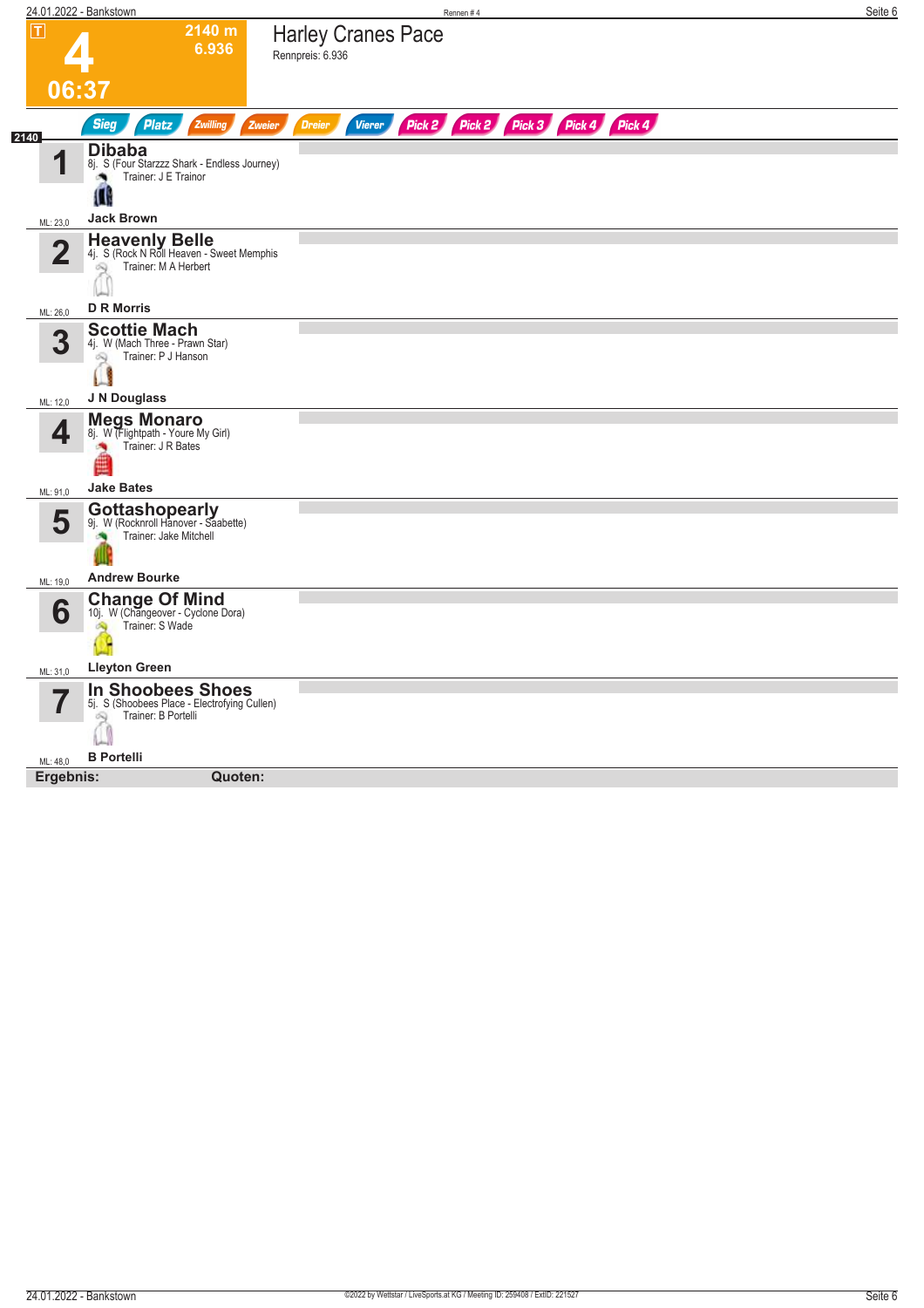| 24.01.2022 - Bankstown                                                                                                                | Rennen#5                                                                       | Seite 7 |
|---------------------------------------------------------------------------------------------------------------------------------------|--------------------------------------------------------------------------------|---------|
| $\vert \bm{\mathsf{T}} \vert$<br>1740 m<br>6.936<br>07:17                                                                             | <b>Bankstown Sunday Markets Pace</b><br>Rennpreis: 6.936                       |         |
| <b>Sieg</b><br><b>Platz</b><br>Zwilling                                                                                               | QPL<br>Pick 2 Pick 2 Pick 3 Pick 4<br><b>Dreier</b><br><b>Vierer</b><br>Zweier |         |
| 1740<br><b>Shezlikeroyalty</b><br>5j. S (Heston Blue Chip - Shezlika)<br>и<br>Trainer: Benjamin Swan                                  |                                                                                |         |
| C Geary<br>ML: 91,0                                                                                                                   |                                                                                |         |
| <b>Fuller Cee Ess</b><br>$\mathbf 2$<br>7j. W (Somebeachsomewhere - Its Only Mone<br>Trainer: Grant Fuller                            |                                                                                |         |
| <b>WH Rixon</b><br>ML: 26,0                                                                                                           |                                                                                |         |
| <b>Six Again</b><br>3<br>4j. W (Roll With Joe - Exotic Rainbow)<br>Trainer: I J Osmond<br>GQ.                                         |                                                                                |         |
| S J Osmond<br>ML: 16,0                                                                                                                |                                                                                |         |
| <b>Crafty Match</b><br>4<br>4j. W (Betterthancheddar - Livelymatch)<br>Trainer: James Mcpherson<br>Ш<br><b>Jack Brown</b><br>ML: 37,0 |                                                                                |         |
|                                                                                                                                       |                                                                                |         |
| <b>Knockout Tyson</b><br>5j. H (Rock N Roll Heaven - Milwaukee Star)<br>5<br>Trainer: P J Baiada<br>W<br><b>Jake Bates</b>            |                                                                                |         |
| ML: 91,0<br><b>Wewill Hail Caesar</b>                                                                                                 |                                                                                |         |
| 6<br>5j. W (Major In Art - Its Ok)<br>Trainer: S A Lippiatt<br>Ŵ<br>Ш<br><b>D R Morris</b><br>ML: 61,0                                |                                                                                |         |
| <b>Sailalong Sinbad</b><br>$\overline{\phantom{a}}$<br>5j. W (Passmaster Hanover - Scotts Dollar)<br>ı<br>Trainer: B W Muscat         |                                                                                |         |
| <b>B</b> Portelli<br>ML: 33,0                                                                                                         |                                                                                |         |
| <b>Nitro Lad</b><br>8<br>10j. W (Julius Caesar - Priscilla Presley)<br>Trainer: James Mcpherson<br>dia.<br>Ф                          |                                                                                |         |
| <b>James Mcpherson</b><br>ML: 205,0                                                                                                   |                                                                                |         |
| Ergebnis:<br>Quoten:                                                                                                                  |                                                                                |         |